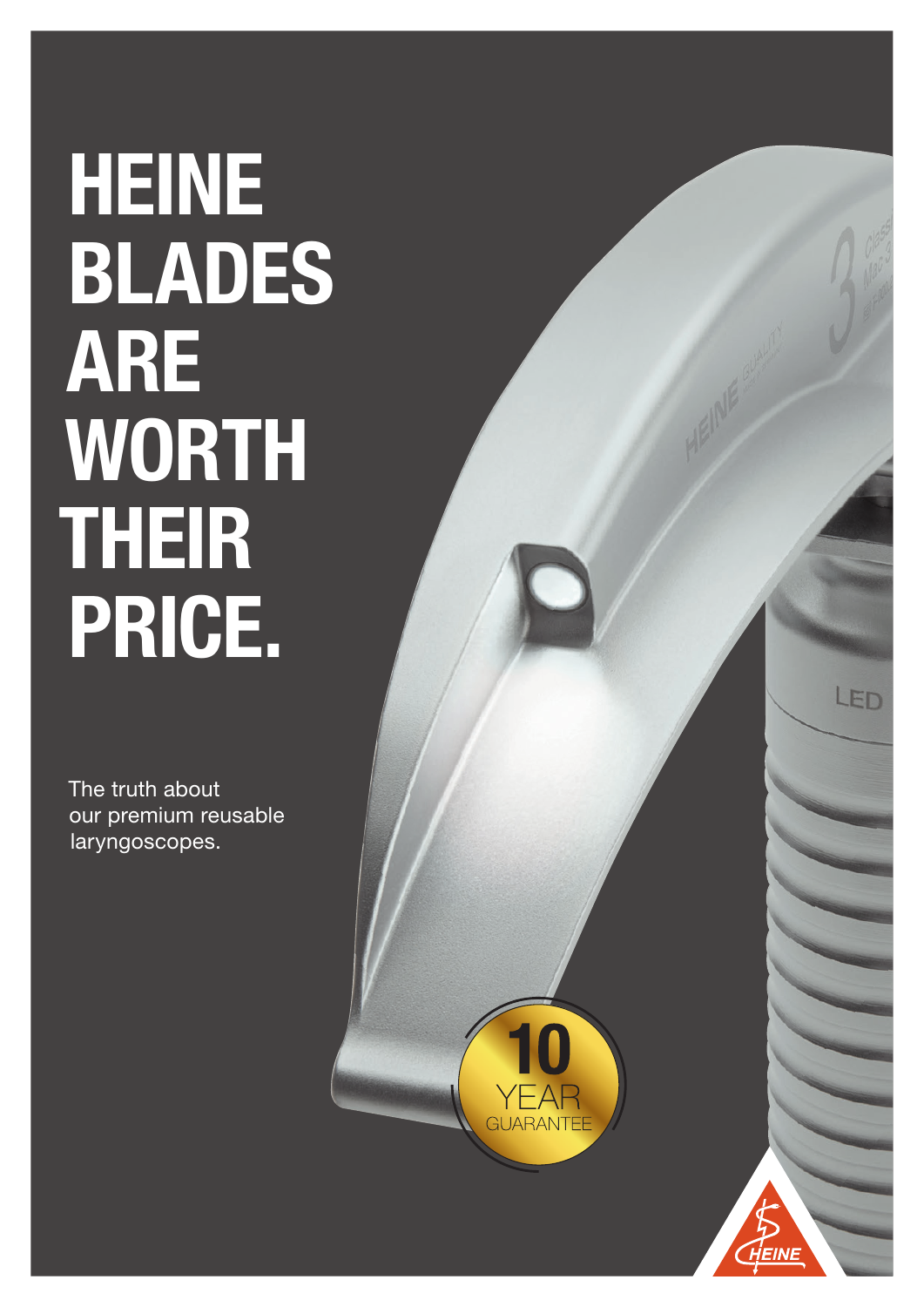## The first and only one with a 10-year guarantee.





Here is REASON No 1 of 27 good reasons to trust the quality of HEINE blades.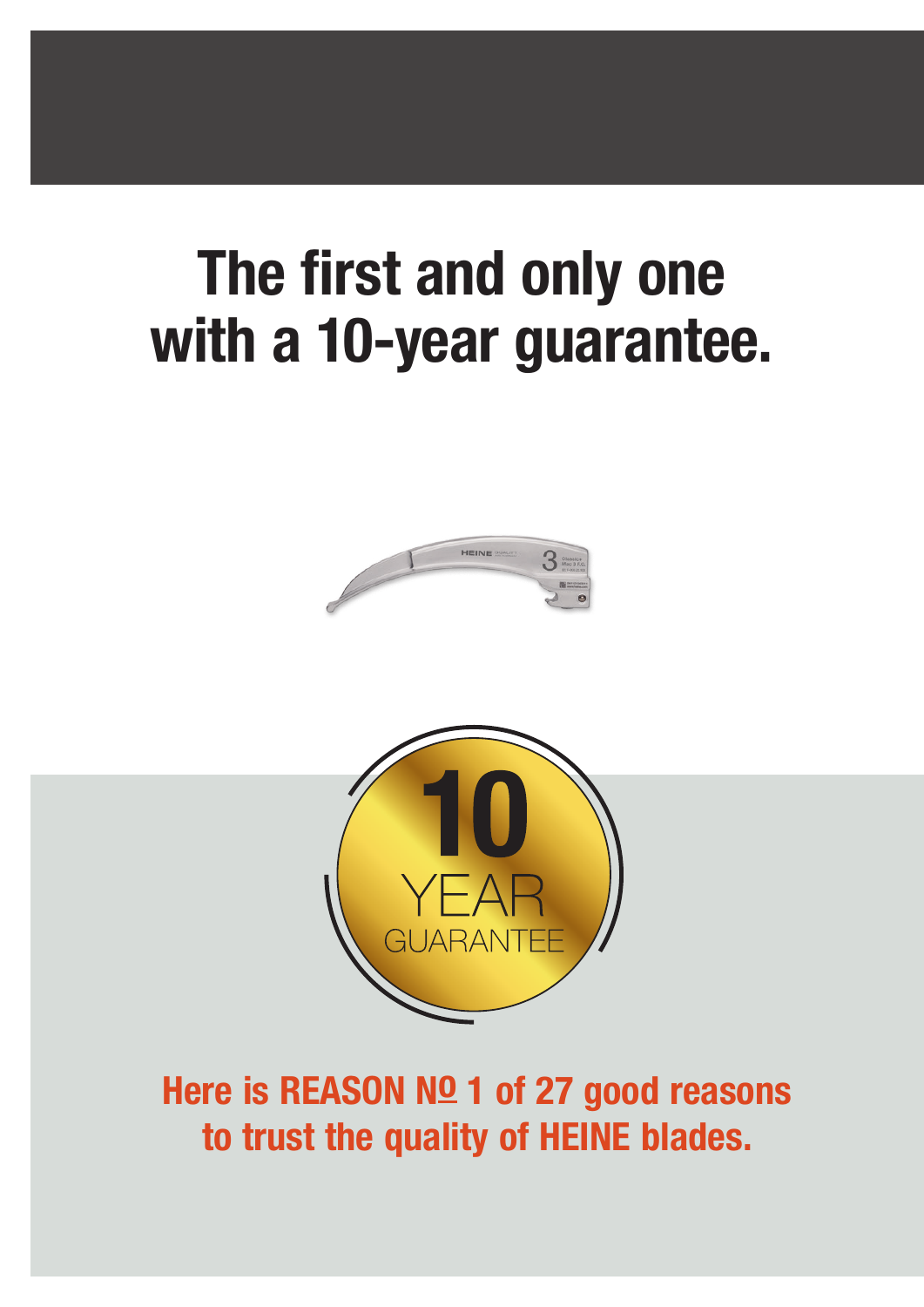# Not a single one with more than a 5-year guarantee.



Choose HEINE blades for 10 years of maintenancefree service.

We firmly believe in the quality of our product. That's why we offer an unmatched 10-year guarantee on our HEINE Classic+ F.O. blade.<sup>2</sup>

This is the longest guarantee on the market today – and the only one to specify a minimum level of light transmission.

So how can we offer such an unbeatable guarantee? Easy.

We know just how much care goes into making our high-quality blades. And we know some HEINE blades are still going strong after 15 or 20 years, even with repeated autoclaving.

All HEINE blades are made exclusively in Germany by highly qualified industrial professionals. The secret of their success is a combination of skilled manual work and computer-controlled milling machines.

Thanks to our focus on quality materials and production processes, a HEINE blade is more affordable than cheap lookalike blades in less than three years. And they beat single-use blades for affordability within the first year.

This is just one out of 27 good reasons to choose HEINE laryngoscope blades. Some more reasons on the following pages and all 27 in the Book of Truth at heine.com/us/BoT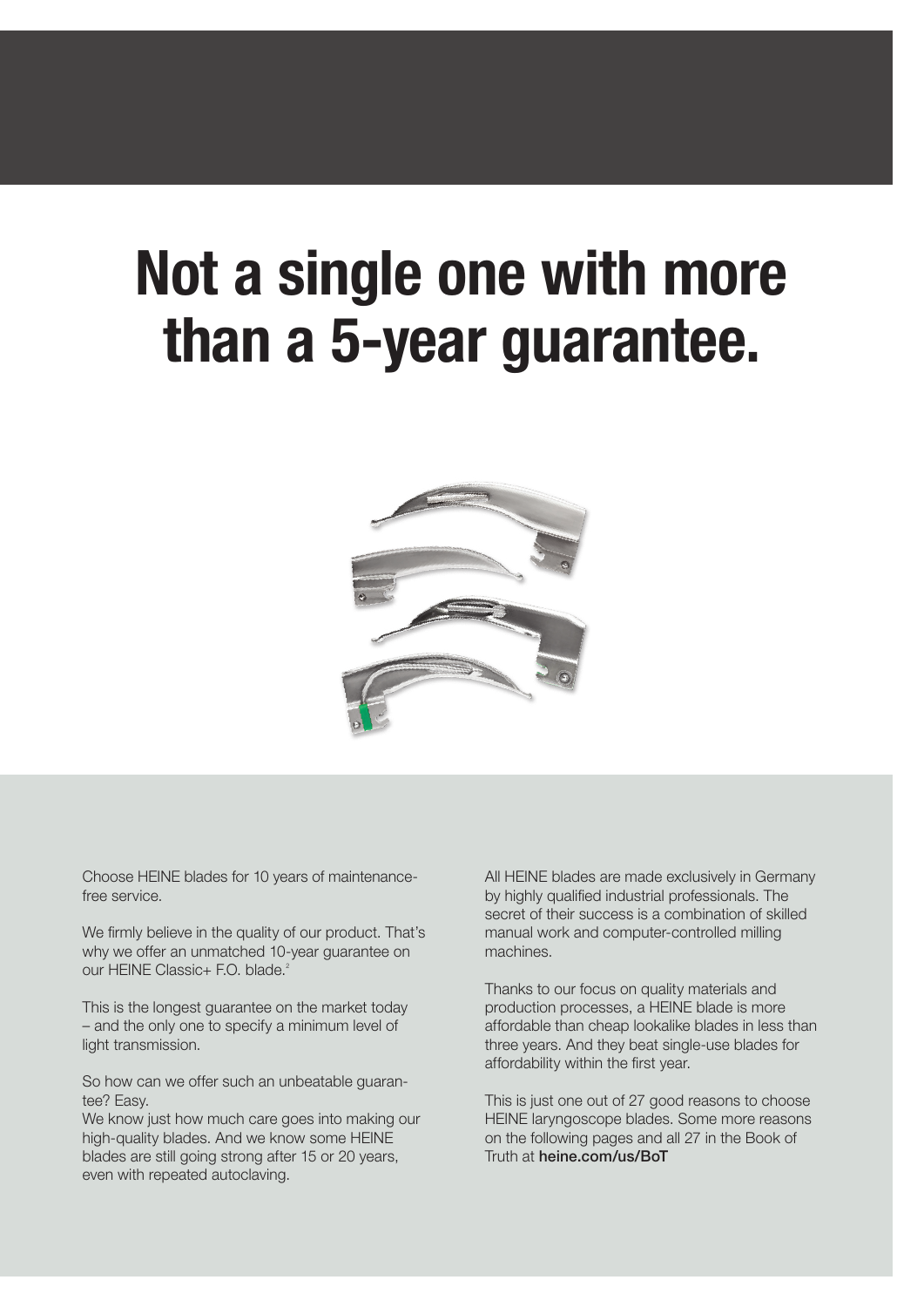## SAFE FOR PATIENTS

A properly reprocessed HEINE Classic+ laryngoscope has never caused a hospital-acquired infection.

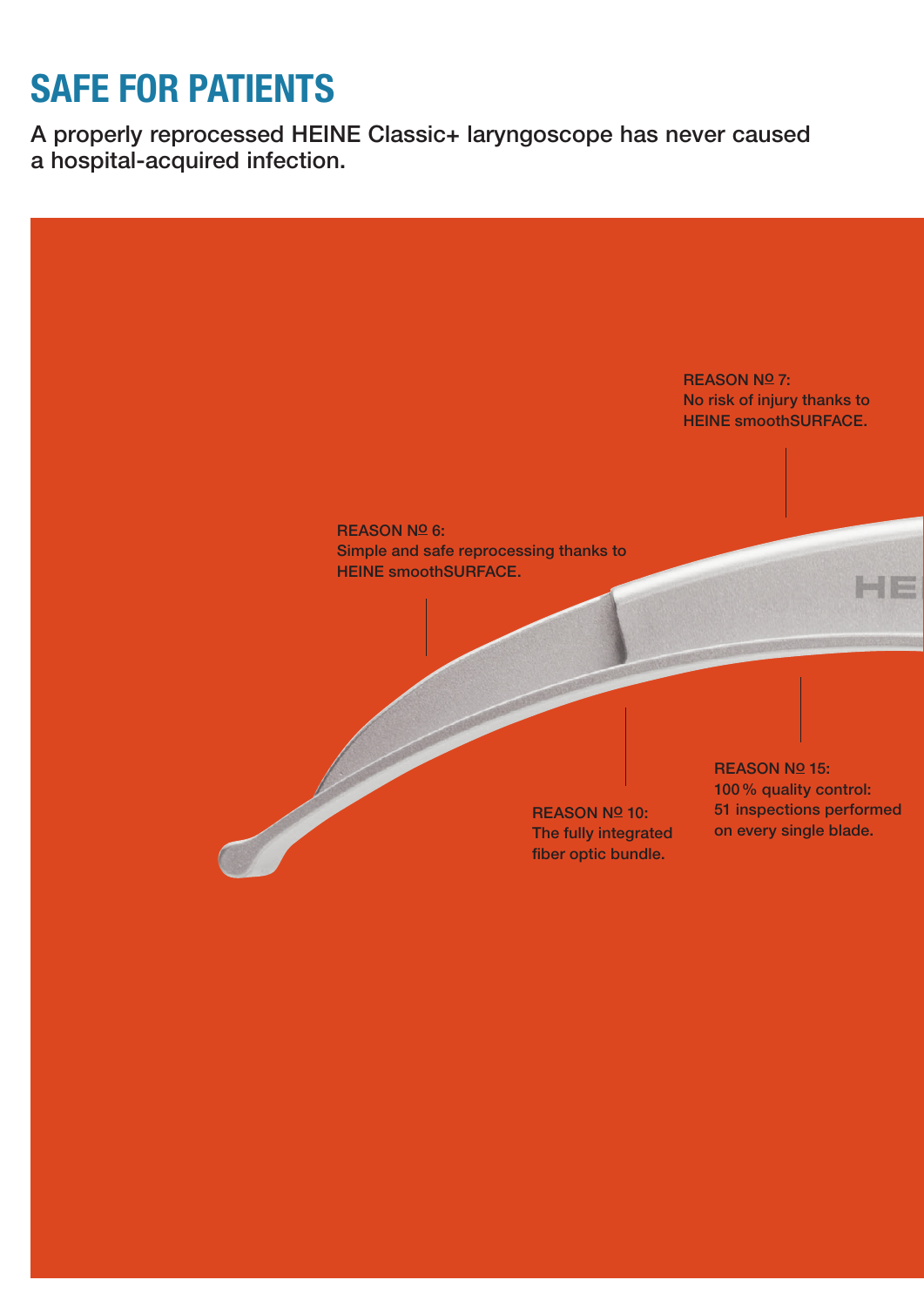

Classic+ Mac 3 F.O. REF F-000.22.103

**WEAT SN1102294388** 

HEINE MADE IN-**GERMANY** 

REASON Nº 8: Unparalleled quality of HEINE Fiber Optics. REASON Nº 19: The new high-visibility marking on the HEINE Classic+ blades.

> M  $\frac{1}{2020}$



REASON Nº 14: The polished ends of HEINE Fiber Optics.

REASON Nº 17: There's LED. And there's LED in HEINE Quality.

These are just 9 out of 27 good reasons to choose HEINE laryngoscope blades. Some more reasons on the following pages and all 27 in the Book of Truth at heine.com/us/BoT

#### REASON Nº 18:

The exclusive HEINE EasyClean laryngoscope handle is a 100%-waterproof LED handle that does not require disassembly to be disinfected or sterilized.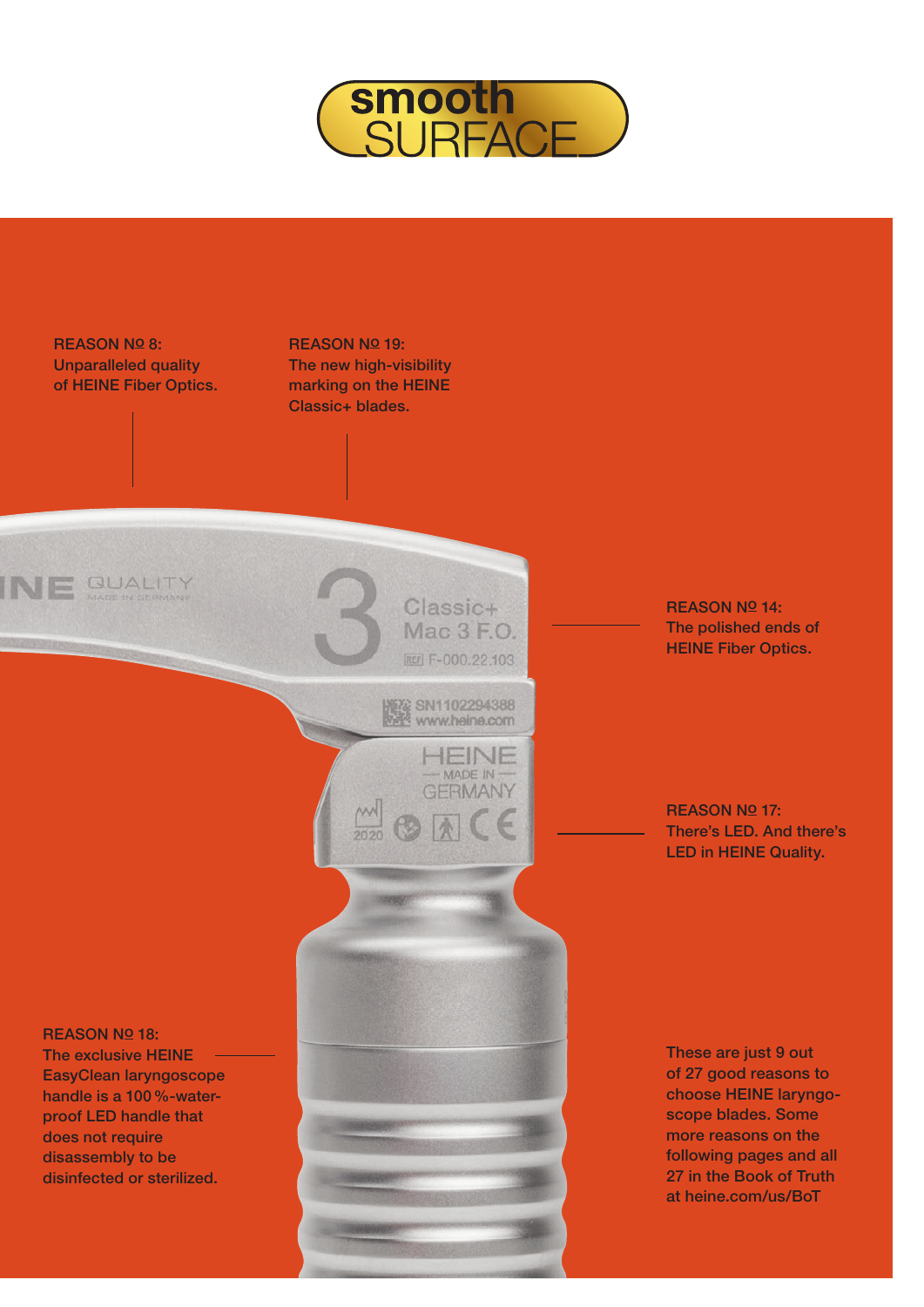## ECONOMICAL THANKS TO COST SAVINGS

#### A HEINE blade after 4,000 intubations.

#### A lookalike blade after 250 intubations.





#### REASON Nº 21:

Their outstanding durability makes reusable HEINE blades more affordable than other reusables. Even compared to blades that are only half the price, a HEINE system often pays for itself in under three years.<sup>3</sup>

Why? Because HEINE blades still function flawlessly in situations where cheaper lookalikes break or have to be replaced.

A study indicates that an average of 10 blades per operating room are replaced due to failure caused by routine autoclaving.

Remember: our products come with an exclusive 10-year guarantee (see pages 2 and 3).

This is just one out of 27 good reasons to choose HEINE laryngoscope blades. Some more reasons on the following pages and all 27 in the Book of Truth at heine.com/us/BoT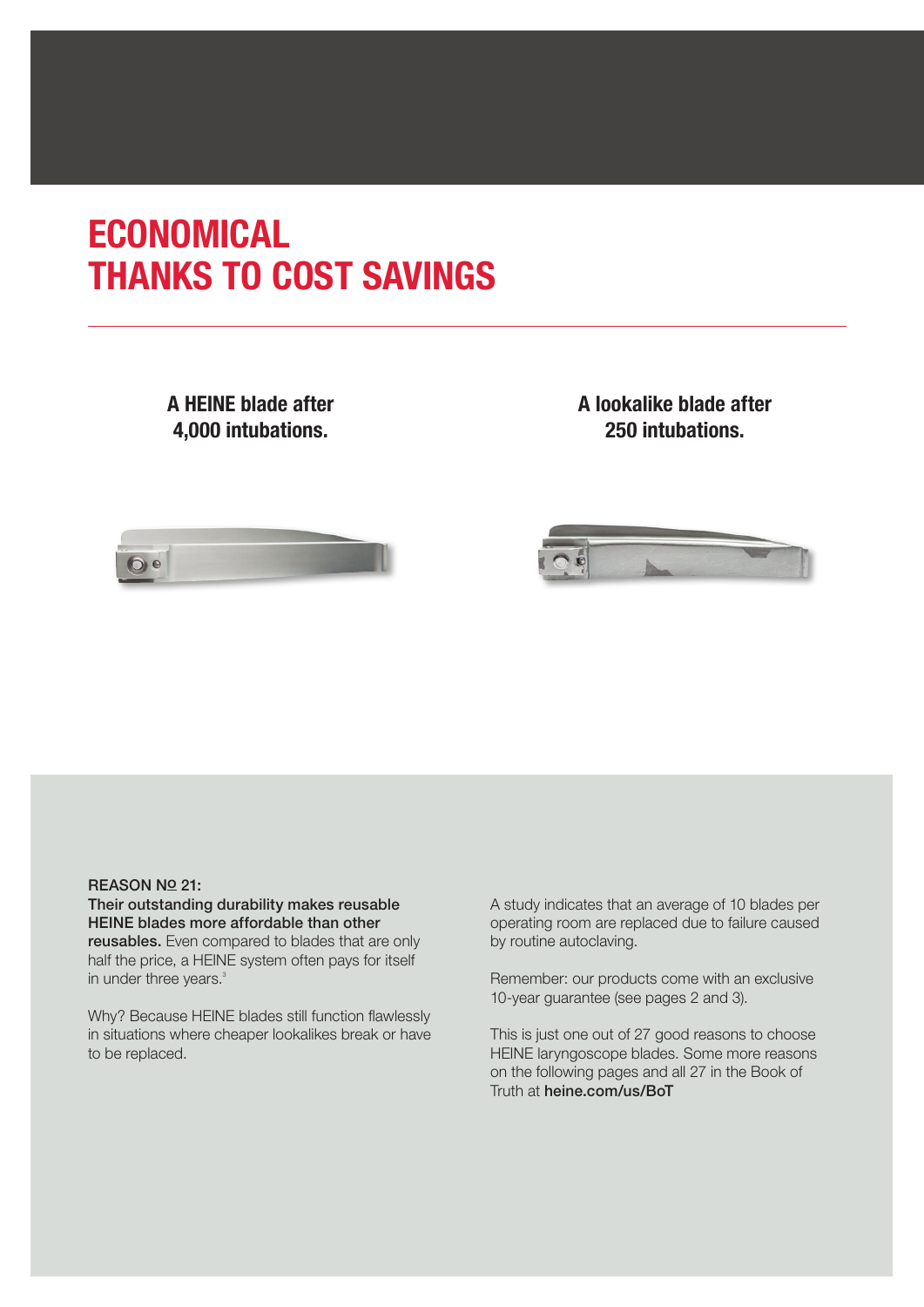## ALWAYS THE RIGHT BLADE

The choice is yours.

- Blade types: Macintosh, Miller, WIS, or Paed.
- $\blacktriangleright$  In all relevant sizes.
- $\blacktriangleright$  For every intubation technique, every habit, and every preference.
- But always made in Germany.

Compatible with all laryngoscope handles according to ISO 7376 (Green Standard).

| LARYNGOSCOPE BLADES      |                     |              |  |
|--------------------------|---------------------|--------------|--|
|                          | <b>SIZE</b>         | ART.-NO.     |  |
|                          |                     |              |  |
| HEINE<br>$3 =$           | Mac <sub>0</sub>    | F-000.22.100 |  |
|                          | Mac <sub>1</sub>    | F-000.22.101 |  |
|                          | Mac 2               | F-000.22.102 |  |
|                          | Mac 3m              | F-000.22.143 |  |
|                          | Mac 3               | F-000.22.103 |  |
|                          | Mac <sub>4</sub>    | F-000.22.104 |  |
|                          | Mac <sub>5</sub>    | F-000.22.105 |  |
|                          |                     |              |  |
| $\overline{\phantom{0}}$ | Miller 00           | F-000.22.119 |  |
|                          | Miller 0            | F-000.22.120 |  |
|                          | Miller 1            | F-000.22.121 |  |
|                          | Miller <sub>2</sub> | F-000.22.122 |  |
|                          | Miller 3            | F-000.22.123 |  |
|                          | Miller 4            | F-000.22.124 |  |
|                          |                     |              |  |
|                          | WIS <sub>1</sub>    | F-000.22.131 |  |
|                          | WIS <sub>2</sub>    | F-000.22.132 |  |
|                          | WIS <sub>3</sub>    | F-000.22.133 |  |
|                          |                     |              |  |
|                          | Paed 0              | F-000.22.110 |  |
|                          | Paed <sub>1</sub>   | F-000.22.111 |  |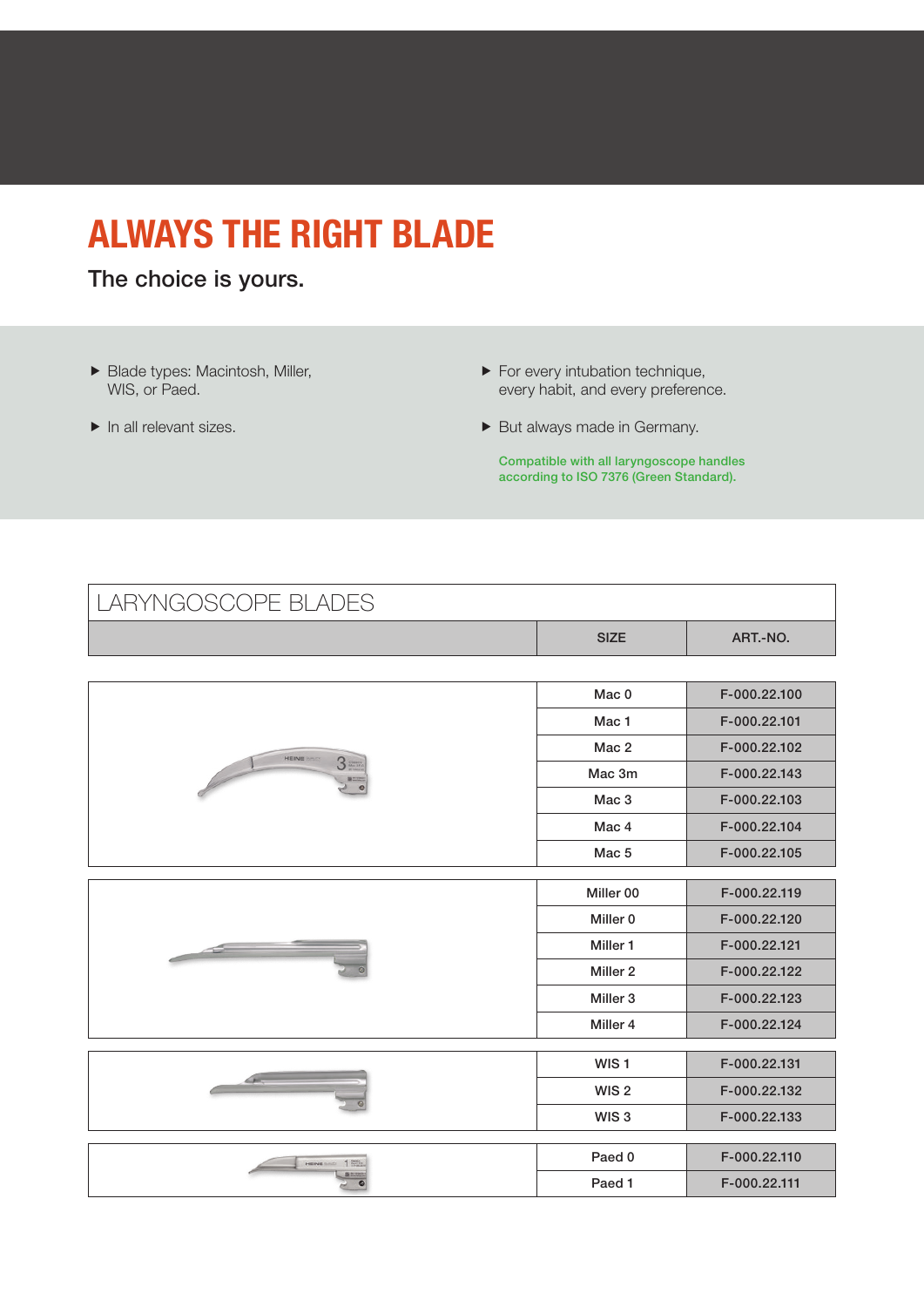## SOPHISTICATED AND UNPARALLELED



#### The EasyClean handle

- Simple, fast, and safe reprocessing.
- Perfect view.
- Robust design.

 Our reusable EasyClean laryngoscope handles not only meet all national and international standards, but also meet the stringent Californian requirements in relation to reprocessing.

Compatible with all laryngoscope blades according to ISO 7376 (Green Standard).

| LARYNGOSCOPE HANDLES     | LED-<br><b>BATTERY</b><br><b>HANDLES</b> |
|--------------------------|------------------------------------------|
| EasyClean LED - STANDARD | F-008.22.820                             |
| EasyClean LED - SLIM     | F-008.22.821                             |
| EasyClean LED - SHORT    | F-008.22.822                             |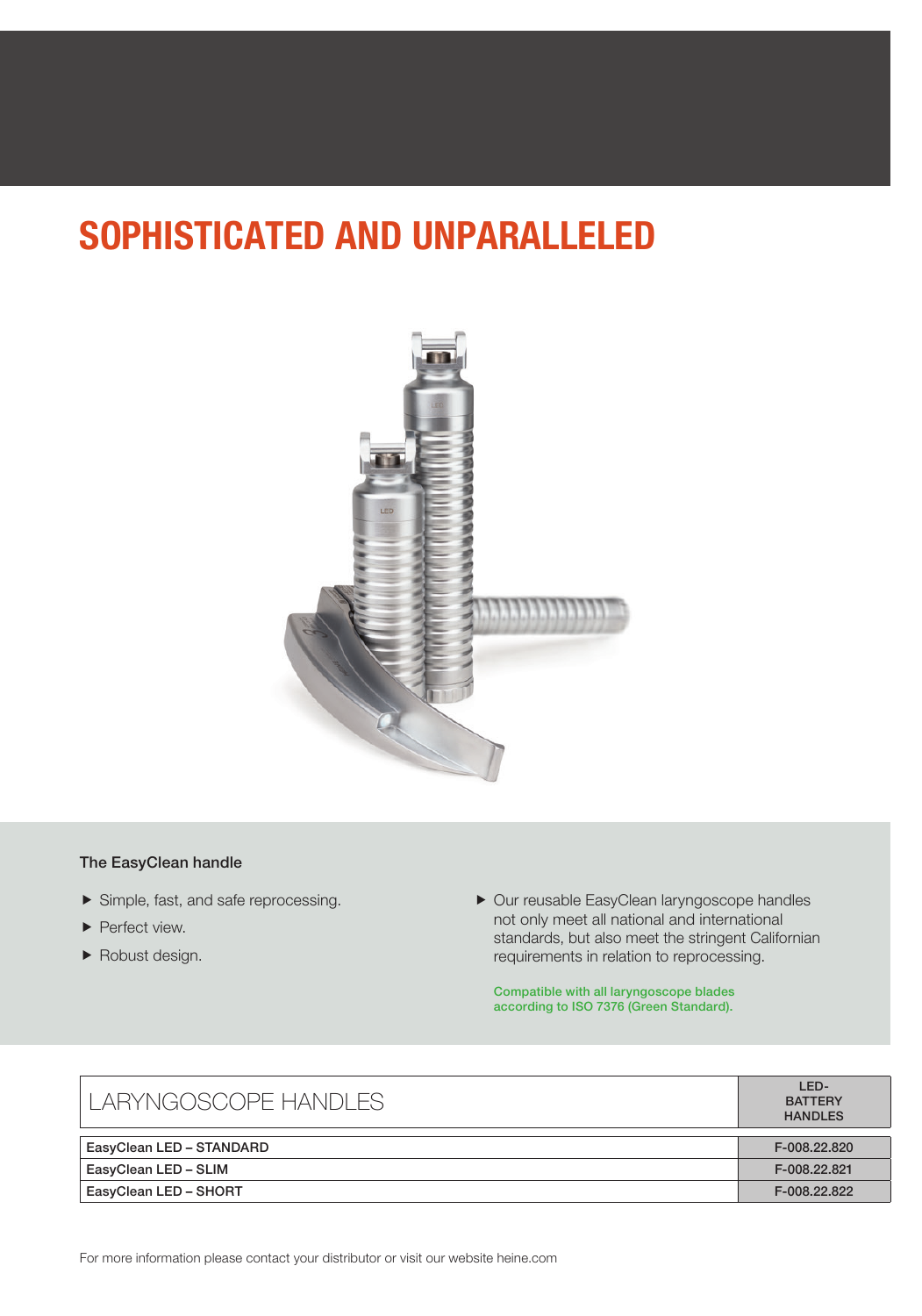## **SUSTAINABLE** THANKS TO A SMALLER ENVIRONMENTAL FOOTPRINT

The environmental footprint of HEINE reusables.

Ë

#### The environmental footprint of disposables.



#### RFASON NO 24:

Single-use plastic blades have a 5- to 6-times-larger carbon footprint than reusable stainless steel blades that are repeatedly disinfected. Even much higher emissions are generated when single-use metal blades are used.<sup>1</sup>

In terms of their life cycle assessment (LCA), we calculate that the environmental impact of single-use metal blades is even worse due to the additional energy required for mining and refining. Protecting the environment is taking on increasing urgency in all sectors – and healthcare is no exception.

The results of two independent studies from North America and Australia make interesting reading. Both were based on LCA figures for reusable versus single-use laryngoscopes – and both revealed almost identical results. Both studies showed that the use of reusable laryngoscopes cut greenhouse gas emissions significantly, reducing them by up to 85%.

This is just one out of 27 good reasons to choose HEINE laryngoscope blades. All 27 in the Book of Truth at heine.com/us/BoT

1 Reusable versus disposable laryngoscopes environmental and economic considerations. Jodi D. Sherman, M.D., Lewis Raibley, B.Eng., Matthew Eckelman, Ph.D., Yale University, ASA 2014<br>2 Updated in September 2020. For guaran

3 Glendale Adventist Hospital Incremental Costs of Reprocessing Reusable Laryngoscopes Blades & Handles. Carlos Vasquez